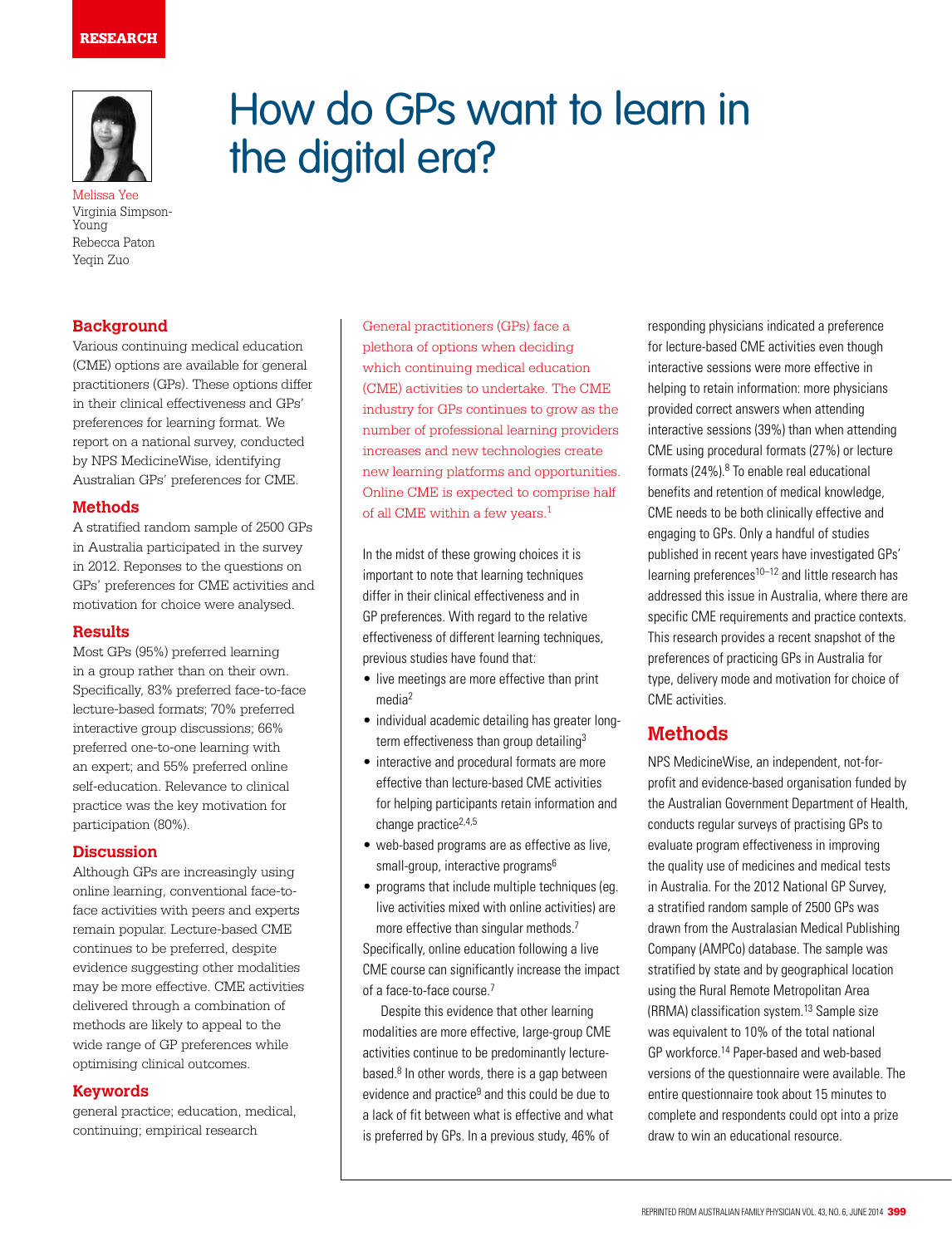In March 2012, paper-based questionnaires were mailed to participants, together with details of alternative online completion. GPs in the sample with an email address listed in the AMPCo database (n = 755) were also emailed a link to the online questionnaire. GPs were requested to respond within 7 weeks, during which non-responding GPs were sent two reminders, at 2-week intervals.

In a matrix survey question that permitted multiple selections, GPs selected their preferences for the type of CME activity and delivery mode. We also asked GPs to select three factors from a list of options that they believed to be most influential in their choice of CME activity. Options reflected the main CME types: meetings and workshops,<sup>2</sup> audit and feedback,15 educational outreach visits,16 small group-based learning17,18 and self-education (print and digital).19 The survey was piloted with four GPs who had previously indicated willingness to assist NPS with program development. Data were analysed using IBM SPSS Version 20 (IBM, NY). Chi-square tests were performed to examine differences between GP characteristics and GP preferences.

#### **Ethics approval**

Ethics approval for this project was granted by the RACGP National Research and Evaluation Ethics Committee (NREEC 11-12).

## **Results**

Of the 2500 questionnaires sent, 128 were undelivered, leaving 2372 eligible GPs. Of these, 714 responded to the survey (582 used the paperbased version and 132 used the online version). Thirty GPs did not identify themselves as currently practising, leaving 684 participants in the analysis. The response rate of 29% is comparable to other Australian GP surveys.<sup>20</sup> Respondent demographic characteristics are shown in Table 1. The proportions of GPs surveyed from each state, geographical area, age group and gender were comparable to the distribution in the Australian GP workforce.14,21,22

GPs' preferences for CME (which combine CME type and delivery mode) are shown in Table 2. The options selected by more than one-third of respondents are shown. Most GPs indicated a preference for learning in a group as opposed to learning on their own. Specifically, lecture-based CME was preferred most often; 83% of GPs preferred to learn in a group in a face-to-face format with an expert; 70% selected face-to-face group learning with a more interactive format; and 66% of GPs preferred an individual academic detailing style (one-to-one learning with an expert).

With regard to online CME, 55% of GPs indicated a preference for online self-education. Older GPs were less likely to prefer online learning, particularly online self-education (*Figure 1*), as were GPs working in solo practices (*Figure 2*). Not surprisingly, respondents who chose to complete the survey online were also more likely to prefer online CME.

Table 3 shows the frequency of factors influencing choice of CME activity. 'Relevance to clinical practice' was the most frequently selected reason for choosing a CME activity,

| <b>GP</b> workforce                                 |                           |                                                     |  |  |  |  |  |
|-----------------------------------------------------|---------------------------|-----------------------------------------------------|--|--|--|--|--|
|                                                     | <b>Survey respondents</b> | <b>National GP</b><br>workforce <sup>14,21,22</sup> |  |  |  |  |  |
| <b>Participated in NPS</b><br>activity in past year | 456 (68%)                 | n/a                                                 |  |  |  |  |  |
| Gender                                              |                           |                                                     |  |  |  |  |  |
| Male                                                | 376 (56%)                 | 16,357 (59%)                                        |  |  |  |  |  |
| Female                                              | 295 (44%)                 | 11,282 (41%)                                        |  |  |  |  |  |
| Age (years)                                         |                           |                                                     |  |  |  |  |  |
| $<$ 45                                              | 182 (27%)                 | 9,144(33%)                                          |  |  |  |  |  |
| $45 - 64$                                           | 406 (60%)                 | 15,051 (54%)                                        |  |  |  |  |  |
| $\geq 65$                                           | 84 (13%)                  | 3,444 (12%)                                         |  |  |  |  |  |
| Years in practice                                   |                           |                                                     |  |  |  |  |  |
| $0 - 5$                                             | 71 (11%)                  | n/a                                                 |  |  |  |  |  |
| $6 - 15$                                            | 147 (22%)                 | n/a                                                 |  |  |  |  |  |
| $\geq 16$                                           | 452 (68%)                 | n/a                                                 |  |  |  |  |  |
| Practice size                                       |                           |                                                     |  |  |  |  |  |
| 1 GP (solo practice)                                | 58 (9%)                   | 2,456 (10%)                                         |  |  |  |  |  |
|                                                     |                           |                                                     |  |  |  |  |  |
| $2-5$ GPs                                           | 282 (42%)                 | n/a                                                 |  |  |  |  |  |
| $\geq 6$ GPs                                        | 328 (49%)                 | n/a                                                 |  |  |  |  |  |
| <b>State</b>                                        |                           |                                                     |  |  |  |  |  |
| NSW and ACT                                         | 191 (28%)                 | 9,070 (33%)                                         |  |  |  |  |  |
| <b>OLD</b>                                          | 127 (19%)                 | 5,810 (21%)                                         |  |  |  |  |  |
| SA                                                  | 76 (11%)                  | 2,253(8%)                                           |  |  |  |  |  |
| <b>TAS</b>                                          | 45 (7%)                   | 719 (3%)                                            |  |  |  |  |  |
| <b>VIC</b>                                          | 177 (26%)                 | 6,710 (24%)                                         |  |  |  |  |  |
| <b>WA</b>                                           | 68 (10%)                  | 2,614(9%)                                           |  |  |  |  |  |
| Remoteness area classification <sup>25</sup>        |                           |                                                     |  |  |  |  |  |
| Major city                                          | 458 (67%)                 | 18,398 (70%)                                        |  |  |  |  |  |
| Regional areas                                      | 215 (31%)                 | 7,279 (28%)                                         |  |  |  |  |  |

# Table 1. Demographics of survey respondents compared to the national GP workforce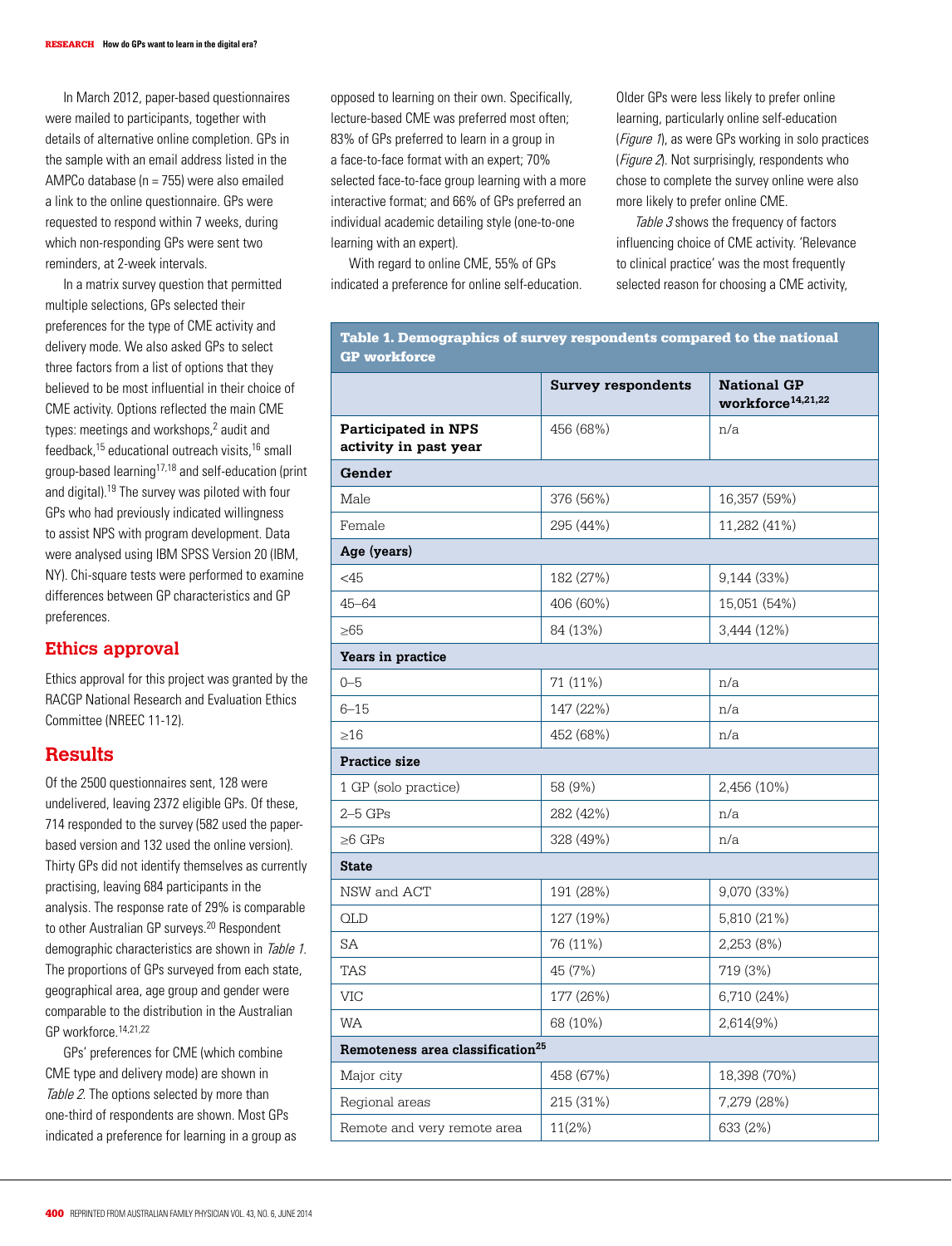| <b>Table 2. GPs professional learning preferences</b>              |                                 |                       |                      |                      |           |                           |                                |           |  |
|--------------------------------------------------------------------|---------------------------------|-----------------------|----------------------|----------------------|-----------|---------------------------|--------------------------------|-----------|--|
| <b>Preferred learning option</b><br>selected                       | All GPs<br>$N = 684$<br>$n(\%)$ | Age of GP (years)     |                      |                      |           | Size of GP practice       |                                |           |  |
|                                                                    |                                 | $<$ 45, N=182<br>n(%) | 45-64, N=406<br>n(%) | $≥65$ , N=84<br>n(%) | $P$ value | Solo,<br>$N = 58$<br>n(%) | Non-solo.<br>$N = 610$<br>n(%) | $P$ value |  |
| Learning in a group with an<br>expert or speaker (face-to-face)    | 565 (83)                        | 153 (84)              | 337 (83)             | 64 (76)              | 0.261     | 44 (76)                   | 506 (83)                       | 0.157     |  |
| Group discussion with other<br>health professionals (face-to-face) | 480 (70)                        | 132 (73)              | 288 (71)             | 52 (62)              | 0.188     | 35(60)                    | 433 (71)                       | 0.087     |  |
| One-to-one with an expert or<br>representative (face-to-face)      | 454 (66)                        | 131 (72)              | 269 (66)             | 46 (55)              | 0.022     | 36(62)                    | 409 (67)                       | 0.468     |  |
| Self-education (online)                                            | 375 (55)                        | 131 (72)              | 213(53)              | 26(31)               | 0.000     | 23 (40)                   | 342 (56)                       | 0.015     |  |
| Self-education (paper)                                             | 293 (43)                        | 69 (38)               | 180 (44)             | 40 (48)              | 0.229     | 25(43)                    | 262 (43)                       | 0.966     |  |
| Clinical audit (online)                                            | 243 (36)                        | 68 (37)               | 150 (37)             | 20(24)               | 0.059     | 16(28)                    | 219(36)                        | 0.187     |  |
| Clinical case study (online)                                       | 231 (34)                        | 79 (43)               | 133 (33)             | 16(19)               | 0.000     | 13(22)                    | 214(35)                        | 0.056     |  |
| Clinical audit (paper)                                             | 228 (33%)                       | 51(28)                | 143 (35)             | 31(37)               | 0.180     | 20(35)                    | 201 (33)                       | 0.846     |  |



whereas 'interaction with other GPs or health professionals' was least often selected.

# **Discussion**

In the present study, peer-group learning contexts were consistently preferred over other contexts (regardless of expert input) and clinical relevance was the most important motivator for choice of CME activity. Considering these results, it is plausible to suggest that GPs prefer group learning and believe this format is effective in providing relevant clinical learning. Although previous studies have shown group-based learning is less effective than individual academic detailing,<sup>3</sup> other studies have shown interactive CME programs are effective in comparison to other CME types, <sup>2,4,5</sup> as are CME programs with a discussion component.<sup>23</sup> A limitation of this



Figure 2. Percentage of GPs who prefer online self-education by practice size

study is that this question could not be explored in greater depth as we did not specifically differentiate between interactive group learning with a speaker and non-interactive group learning with a speaker.

Nevertheless, many studies have found that GPs prefer face-to-face group learning because it allows a degree of personal interaction.<sup>12,24</sup> Although few GPs explicitly identified 'interaction' as a driver for their choice of CPD activity, faceto-face group learning offers GPs an opportunity to network with other GPs and specialists, as well as to break from their normal routine, travel and seek relief from the everyday pressures of general practice.<sup>25</sup> This may be another reason for prefering group learning formats irrespective of potential clinical effecitveness. Our finding that GPs in solo practices were least likely to prefer

online learning may also support this notion. For GPs working in solo practices, online learning can be an isolating experience.

The present study also showed that more than half of the GPs surveyed have a preference for CME delivered online. While online learning can be isolating, it is generally more flexible than organised sessions and is likely to appeal to time-poor GPs.26,27 Previous research indicates online learning is convenient because it enables a level of control over how content is accessed, the depth of learning and time spent, while allowing learners to find information in a format that best suits their current needs.<sup>28</sup> It is unlikely, however, that preferences for online CME are driven by time factors alone. In the present study, online CME was largely selected in addition to face-to-face group learning (not instead of) so it is likely that the flexibility provided by online CME is valued as an addition to the benefits of face-to-face group learning. This is likely to be an effective combination, as previous studies have shown online learning can be particularly effective when it follows live, face-to-face CME.7 Online learning was also particularly well regarded among younger GPs, which suggests that familiarity with online technologies resulting from previous educational experiences $^{29}$  may be a driver of online CME preferences.

The present study indicates there is still a gap between GPs' preferences and the clinical